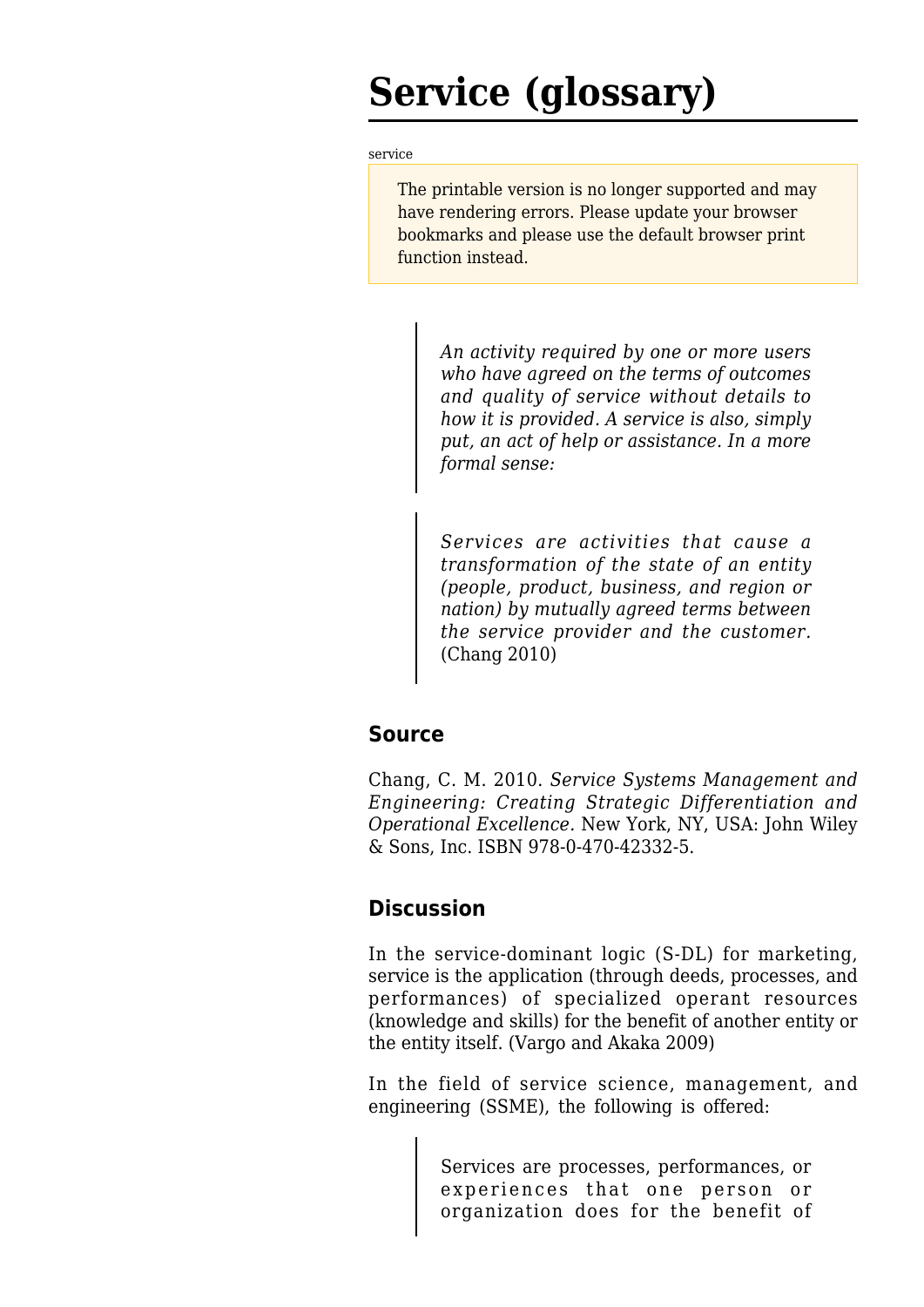another – such as custom tailoring suit, cooking a dinner to order, driving a limousine, mounting a legal defense, setting a broken bone, teaching a class, or running a business's information technology infrastructure and applications. In all cases, service involves deployment of knowledge, skills, and competences that one person or organization has for the benefit of another (Vargo and Lusch 2004), often done as a single, customized job. And in all cases, service requires substantial input from the customer or client (Sampson 2001) – how else could your steak be customized for you unless you tell your waiter how you want it prepared? [\(http://en.wikipedia.org/wiki/Service\\_Scien](http://en.wikipedia.org/wiki/Service_Science,_Management_and_Engineering) ce, Management and Engineering)

Furthermore:

- Services are economic activities offered by one party to another, most commonly employing time-based performances to bring about desired results in recipients themselves or in objects or other assets for which purchasers have responsibility. In exchange for their money, time, and effort, service customers expect to obtain value from access to goods, labor, professional skills, facilities, networks, and systems; but they do not normally take ownership of any of the physical elements involved. (Lovelock & Wirtz 2007)
- A service is a time-perishable, intangible experience performed for a customer acting in the role of a coproducer. (Fitzsimmons & Fitzsimmons 2007)
- The application of competences (knowledge, skills and resources) by one entity for the benefit of another entity in a non-coercive (mutually agreed and mutually beneficial) manner.
	- Value co-creation interactions (typically with welldefined customer-provider entities as parties who initiate, directly or indirectly, front-stage and backstage activities in anticipation of value results)
	- An economic activity offered by one party to another, most commonly employing time-based performances to bring about desired transformation results in recipients themselves or in objects or other assets for which purchasers are